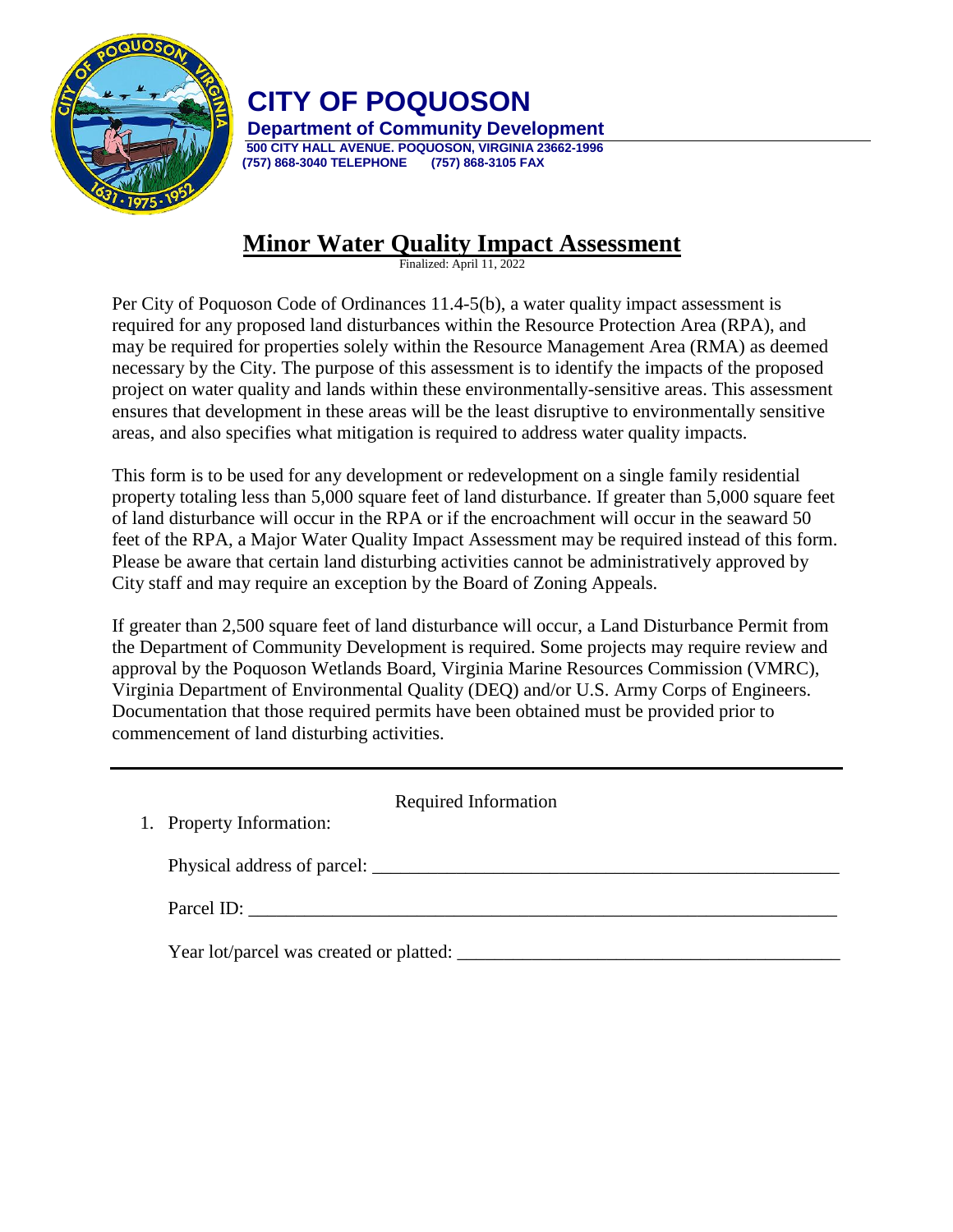2. What type of development/redevelopment is proposed in the Resource Protection Area (RPA; lands within 100 feet of a perineal body of water or wetland)?

\_\_\_\_\_ Expansion or addition to existing principal structure

\_\_\_\_\_ New principal structure

- \_\_\_\_\_ Accessory structure (detached shed, garage, patio, or swimming pool)
- \_\_\_\_\_ Road/driveway
- \_\_\_\_\_ Other: \_\_\_\_\_\_\_\_\_\_\_\_\_\_\_\_\_\_\_\_\_\_\_\_\_\_\_\_\_\_\_\_\_\_\_\_\_\_\_\_\_\_\_\_\_\_\_\_\_\_\_\_\_\_\_\_\_\_\_\_
- 3. Will the proposed development/redevelopment encroach into the seaward 50 feet of the 100-foot RPA buffer (the portion of the RPA buffer that is closest to the perennial waterbody or wetlands)?

Yes No

4. Are there any alternatives that have been explored where the RPA can be avoided? Examples include reducing setbacks, altering construction footprint, alternative site layouts, etc.

\_\_\_\_\_ Yes \_\_\_\_\_ No

Please explain. If the answer was yes, please include why the list alternatives are not practicable. Additional sheets of paper can be used if necessary.

\_\_\_\_\_\_\_\_\_\_\_\_\_\_\_\_\_\_\_\_\_\_\_\_\_\_\_\_\_\_\_\_\_\_\_\_\_\_\_\_\_\_\_\_\_\_\_\_\_\_\_\_\_\_\_\_\_\_\_\_\_\_\_\_\_\_\_\_\_\_\_

\_\_\_\_\_\_\_\_\_\_\_\_\_\_\_\_\_\_\_\_\_\_\_\_\_\_\_\_\_\_\_\_\_\_\_\_\_\_\_\_\_\_\_\_\_\_\_\_\_\_\_\_\_\_\_\_\_\_\_\_\_\_\_\_\_\_\_\_\_\_\_

\_\_\_\_\_\_\_\_\_\_\_\_\_\_\_\_\_\_\_\_\_\_\_\_\_\_\_\_\_\_\_\_\_\_\_\_\_\_\_\_\_\_\_\_\_\_\_\_\_\_\_\_\_\_\_\_\_\_\_\_\_\_\_\_\_\_\_\_\_\_\_

\_\_\_\_\_\_\_\_\_\_\_\_\_\_\_\_\_\_\_\_\_\_\_\_\_\_\_\_\_\_\_\_\_\_\_\_\_\_\_\_\_\_\_\_\_\_\_\_\_\_\_\_\_\_\_\_\_\_\_\_\_\_\_\_\_\_\_\_\_\_\_

\_\_\_\_\_\_\_\_\_\_\_\_\_\_\_\_\_\_\_\_\_\_\_\_\_\_\_\_\_\_\_\_\_\_\_\_\_\_\_\_\_\_\_\_\_\_\_\_\_\_\_\_\_\_\_\_\_\_\_\_\_\_\_\_\_\_\_\_\_\_\_\_

\_\_\_\_\_\_\_\_\_\_\_\_\_\_\_\_\_\_\_\_\_\_\_\_\_\_\_\_\_\_\_\_\_\_\_\_\_\_\_\_\_\_\_\_\_\_\_\_\_\_\_\_\_\_\_\_\_\_\_\_\_\_\_\_\_\_\_\_\_\_\_\_

\_\_\_\_\_\_\_\_\_\_\_\_\_\_\_\_\_\_\_\_\_\_\_\_\_\_\_\_\_\_\_\_\_\_\_\_\_\_\_\_\_\_\_\_\_\_\_\_\_\_\_\_\_\_\_\_\_\_\_\_\_\_\_\_\_\_\_\_\_\_\_\_

5. Describe the existing condition of the RPA buffer vegetation. What vegetation (trees, shrubs, groundcover, or turf grass) will be removed by the proposed project? What impact will the proposed project have on adjacent waters or wetlands? Please use additional sheets of paper as needed.

*Dept. of Community Development on-line at:<https://www.ci.poquoson.va.us/194/Community-Development>*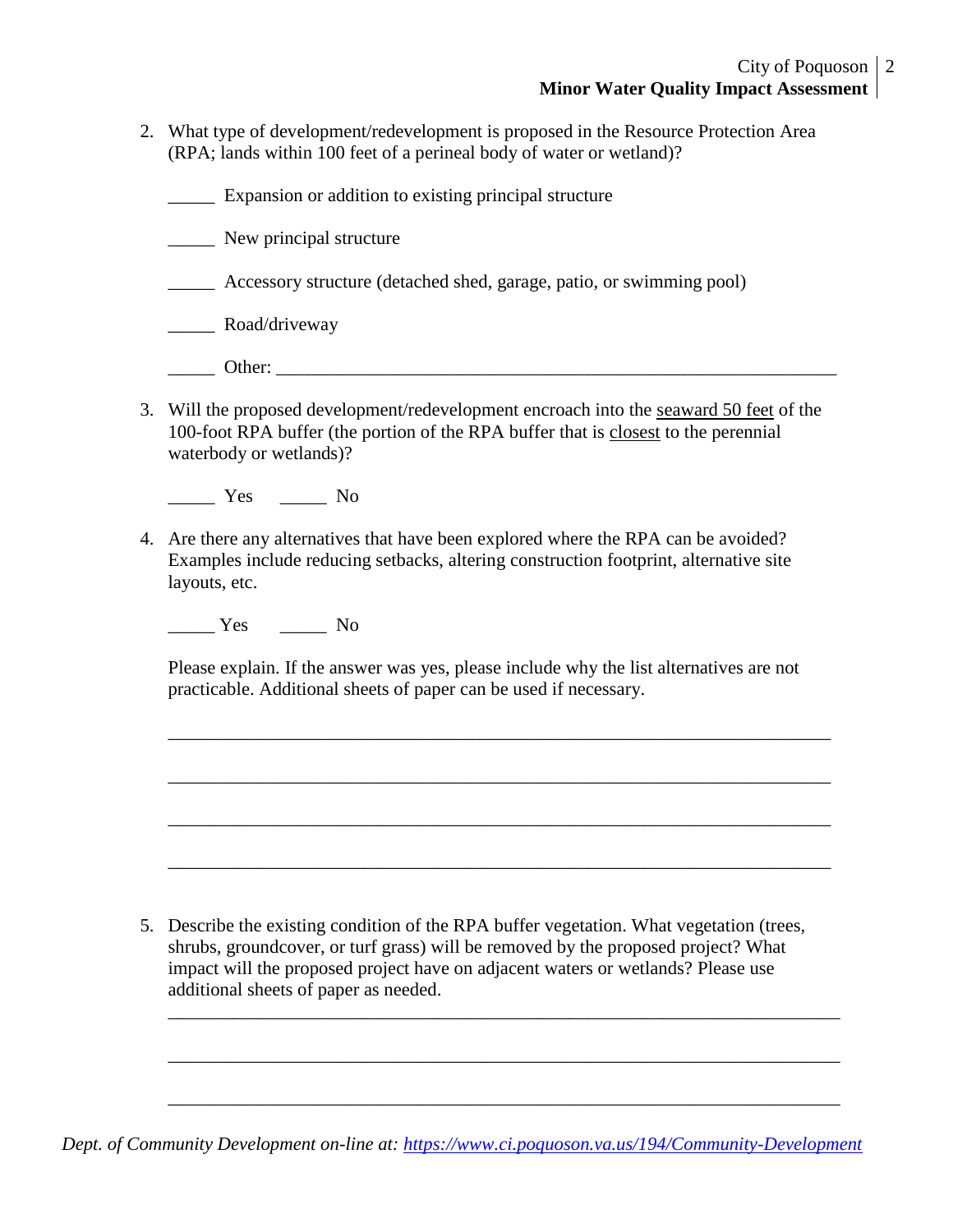6. What is the total area (in square feet) of the proposed (new) encroachment into the RPA?

 $\frac{1}{\sqrt{t^2}}$ 

7. Determine vegetative mitigation required by project. Using the answer to Question 5, if the total area of encroachment is than  $\frac{1}{4}$  acre (up to 10,890 feet), use "Restoration/Establishment Table A" (attached) to calculate the required mitigation plantings. This table is typically used for construction projects that have a calculated total area of disturbance.

If no new impervious surface is proposed and only a small amount of vegetation will be removed, the attached "Vegetation Replacement Rates" table may be used. This table is normally used for minor vegetation removal for sight lines, vistas, and access paths.

NOTE: If the total area of encroachment is more than  $\frac{1}{4}$  acre (greater than 10,890 *square feet), different vegetative restoration and establishment tables and documentation must be used. Please contact City staff to request additional information.*

What mitigation plantings are required?

# Canopy trees: \_\_\_\_\_\_\_\_\_\_

# Understory trees: \_\_\_\_\_\_\_\_\_\_

# Small shrubs/woody groundcover: \_\_\_\_\_\_\_\_\_\_

If proposed mitigation will exceed requirements or if requirements are not practical for the site, please explain below:

\_\_\_\_\_\_\_\_\_\_\_\_\_\_\_\_\_\_\_\_\_\_\_\_\_\_\_\_\_\_\_\_\_\_\_\_\_\_\_\_\_\_\_\_\_\_\_\_\_\_\_\_\_\_\_\_\_\_\_\_\_\_\_\_\_\_\_\_\_\_\_\_

\_\_\_\_\_\_\_\_\_\_\_\_\_\_\_\_\_\_\_\_\_\_\_\_\_\_\_\_\_\_\_\_\_\_\_\_\_\_\_\_\_\_\_\_\_\_\_\_\_\_\_\_\_\_\_\_\_\_\_\_\_\_\_\_\_\_\_\_\_\_\_\_

\_\_\_\_\_\_\_\_\_\_\_\_\_\_\_\_\_\_\_\_\_\_\_\_\_\_\_\_\_\_\_\_\_\_\_\_\_\_\_\_\_\_\_\_\_\_\_\_\_\_\_\_\_\_\_\_\_\_\_\_\_\_\_\_\_\_\_\_\_\_\_\_

\_\_\_\_\_\_\_\_\_\_\_\_\_\_\_\_\_\_\_\_\_\_\_\_\_\_\_\_\_\_\_\_\_\_\_\_\_\_\_\_\_\_\_\_\_\_\_\_\_\_\_\_\_\_\_\_\_\_\_\_\_\_\_\_\_\_\_\_\_\_\_\_

\_\_\_\_\_\_\_\_\_\_\_\_\_\_\_\_\_\_\_\_\_\_\_\_\_\_\_\_\_\_\_\_\_\_\_\_\_\_\_\_\_\_\_\_\_\_\_\_\_\_\_\_\_\_\_\_\_\_\_\_\_\_\_\_\_\_\_\_\_\_\_\_

\_\_\_\_\_\_\_\_\_\_\_\_\_\_\_\_\_\_\_\_\_\_\_\_\_\_\_\_\_\_\_\_\_\_\_\_\_\_\_\_\_\_\_\_\_\_\_\_\_\_\_\_\_\_\_\_\_\_\_\_\_\_\_\_\_\_\_\_\_\_\_\_

\_\_\_\_\_\_\_\_\_\_\_\_\_\_\_\_\_\_\_\_\_\_\_\_\_\_\_\_\_\_\_\_\_\_\_\_\_\_\_\_\_\_\_\_\_\_\_\_\_\_\_\_\_\_\_\_\_\_\_\_\_\_\_\_\_\_\_\_\_\_\_\_

\_\_\_\_\_\_\_\_\_\_\_\_\_\_\_\_\_\_\_\_\_\_\_\_\_\_\_\_\_\_\_\_\_\_\_\_\_\_\_\_\_\_\_\_\_\_\_\_\_\_\_\_\_\_\_\_\_\_\_\_\_\_\_\_\_\_\_\_\_\_\_\_

*Dept. of Community Development on-line at:<https://www.ci.poquoson.va.us/194/Community-Development>*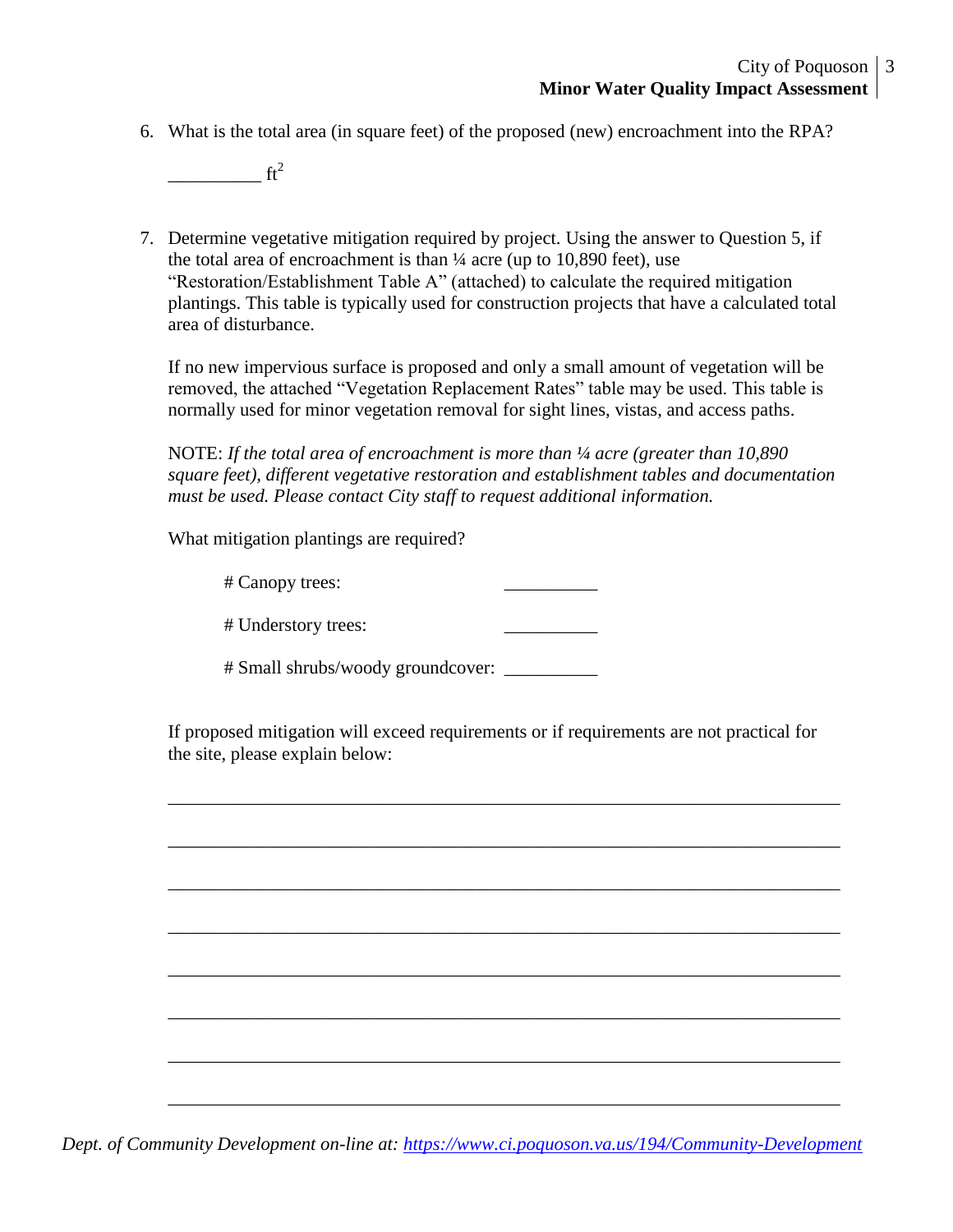**8. Attach a landscaping/vegetation plan demonstrating how and where the mitigation**  will be achieved onsite. The plan must indicate the square feet of vegetative plantings to offset the proposed RPA encroachment. All three layers of vegetation (groundcover, shrubs, and trees) should be clearly incorporated into the landscape mitigation plan, as practical. Plantings should be in the RPA and intercept stormwater flowing from the proposed development, where practicable.

Native plants should be used as replacement vegetation. A list of native plants appropriate for the Coastal Plain is located at [https://www.dcr.virginia.gov/natural-heritage/document/cp-nat-plants.pdf.](https://www.dcr.virginia.gov/natural-heritage/document/cp-nat-plants.pdf)